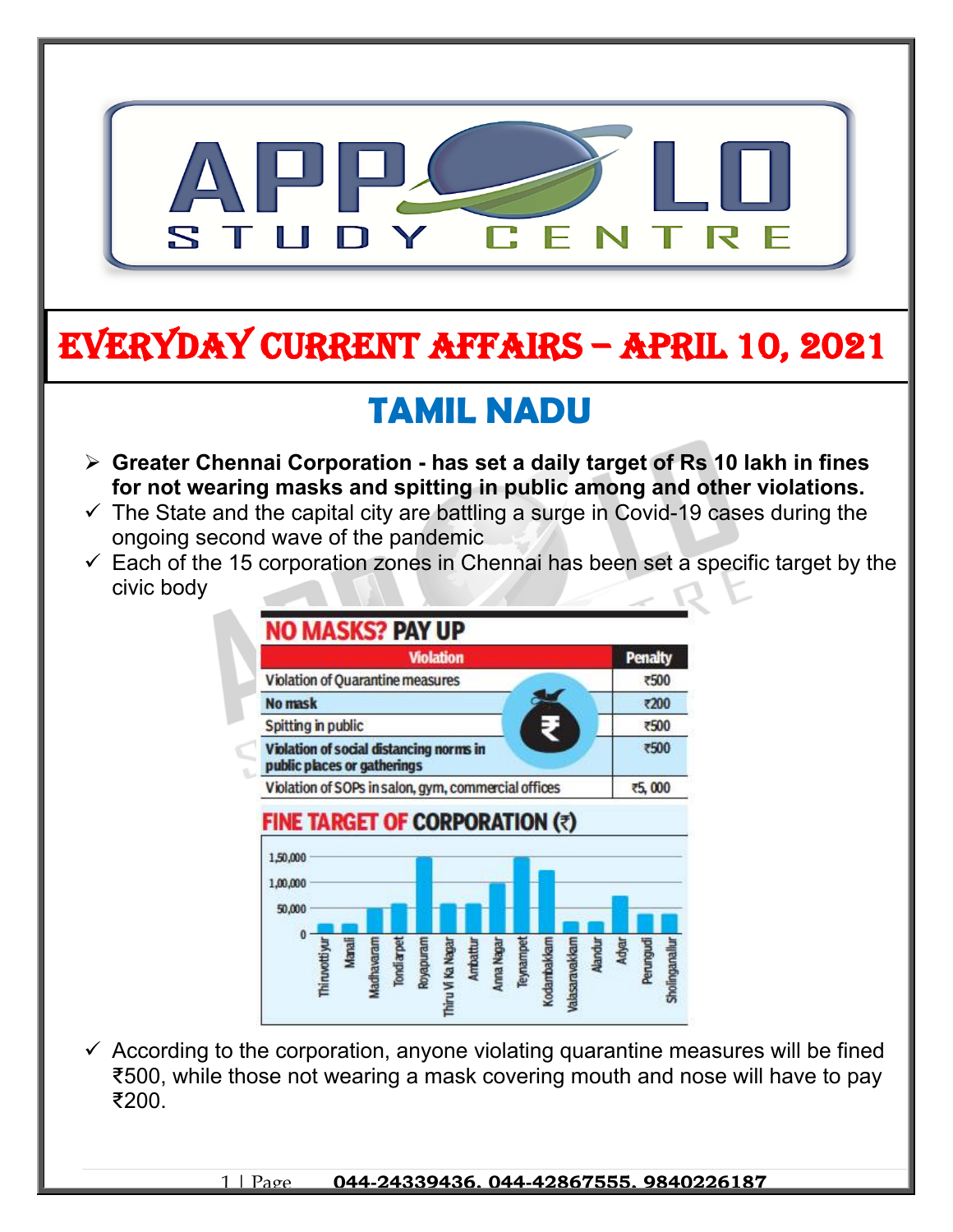- $\checkmark$  Spitting in public places, violating social distancing norms in public places or gatherings and non-adherence of guidelines in containment zones will attract a fine of ₹500.
- $\checkmark$  The maximum fine of Rs 5,000 will be levied for violation of the Standard Operating Procedures in salons and spa, gyms, commercial establishments or other public places.
- $\checkmark$  The maximum target of ₹1.5 lakh/day is set for Zone 5 (Royapuram) and Zone 9 (Teynampet), followed by Zone 10 (Kodambakkam) with ₹1.25 lakh.
- **On April 9, Governor Banwarilal Purohit appointed N S Santhosh Kumar vice-chancellor of Tamil Nadu Dr Ambedkar Law University.**



- $\checkmark$  Kumar, who was director of legal studies for seven years, will hold the post for three years from the date of assumption of office.
- $\checkmark$  Kumar also serves as the principal of Madras Law College and Government Law College at Coimbatore, Trichy and Tirunelveli.
- $\checkmark$  He has authored two books and quided seven research scholars pursuing PhD.
- **The Madras High Court stayed the appointment of former Tamil Nadu chief secretary Girija Vaidyanathan as an expert member of the National Green Tribunal**



#### 2 | Page **044-24339436, 044-42867555, 9840226187**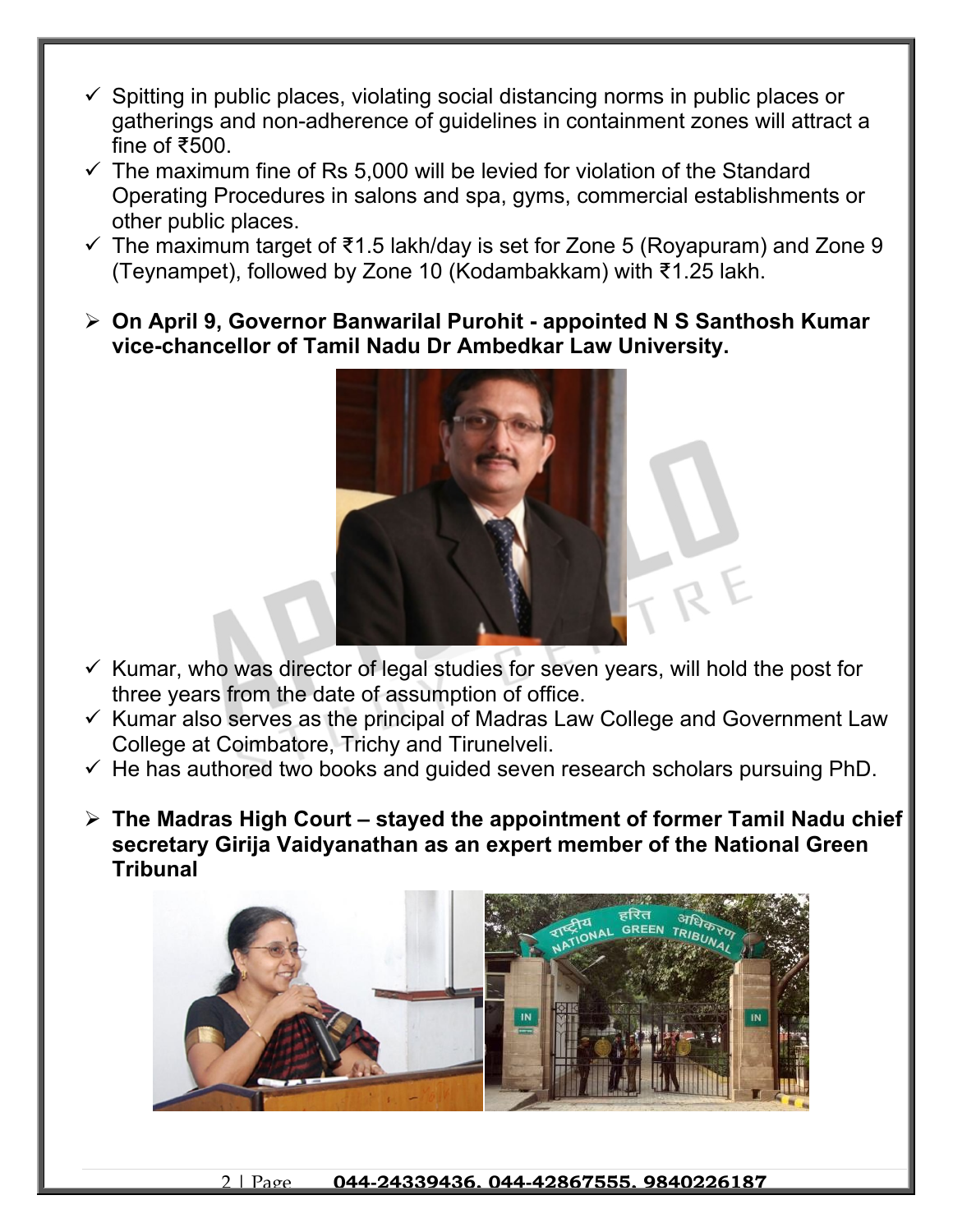- $\checkmark$  The first bench of Chief Justice Sanjib Banerjee and Justice Senthilkumar Ramamoorthy expressed unhappiness over the qualifications of former Chief Secretary who has been appointed as an expert member of the tribunal
- $\checkmark$  Girija Vaidyanathan was due to assume charge on April 19, 2021
- $\checkmark$  The bench was passing orders on a public interest writ petition filed by environment conservation NGO Poovulagin Nanbargal, challenging Girija Vaidyanathan's appointment.
- $\checkmark$  According to the petitioner-organisation, the NGT Act prescribes a minimum of administrative experience of 15 years, including five years in dealing with environmental matters in the central or a state government.
- $\checkmark$  But, the NGO alleged that Girija Vaidyanathan who does not possess five-year experience in handling environmental matters has been appointed to the post in violation of the provision
- **Professor Madhavan Mukund appointed as the Director of Chennai Mathematical Institute (CMI), a deemed-to-be-university for mathematics, computing and physics studies effective from May 1**



- $\checkmark$  Mukund currently serves as the Dean and Deputy Director of the institute
- $\checkmark$  He succeeds Rajeeva Karandikar who will retire after serving as a Director for a decade
- $\checkmark$  Mukund, with a BTech from IIT Bombay and a PhD from Aarhus University (both in computer science), has been associated with CMI since its founding in 1989.
- $\checkmark$  He was Dean of studies from 2011 and Deputy Director from 2019.
- $\checkmark$  Among other positions, he is the Director of the International Research Laboratory in Computer Science set up at CMI by the French National Centre for Scientific Research (CNRS) and a fellow of the Indian Academy of Sciences.
- $\checkmark$  Mukund has been the National Coordinator of the Indian Computing Olympiad since 2002
- $\checkmark$  He had served as Executive Director of the International Olympiad in Informatics from 2011 to 2014.
- **None of the cities in Tamil Nadu including Chennai figures among the 25 cities shortlisted nationwide for the "Cycle for Change Challenge"**
- $\checkmark$  The challenge was conducted by the Union ministry of Housing and Urban Affairs (MoHUA).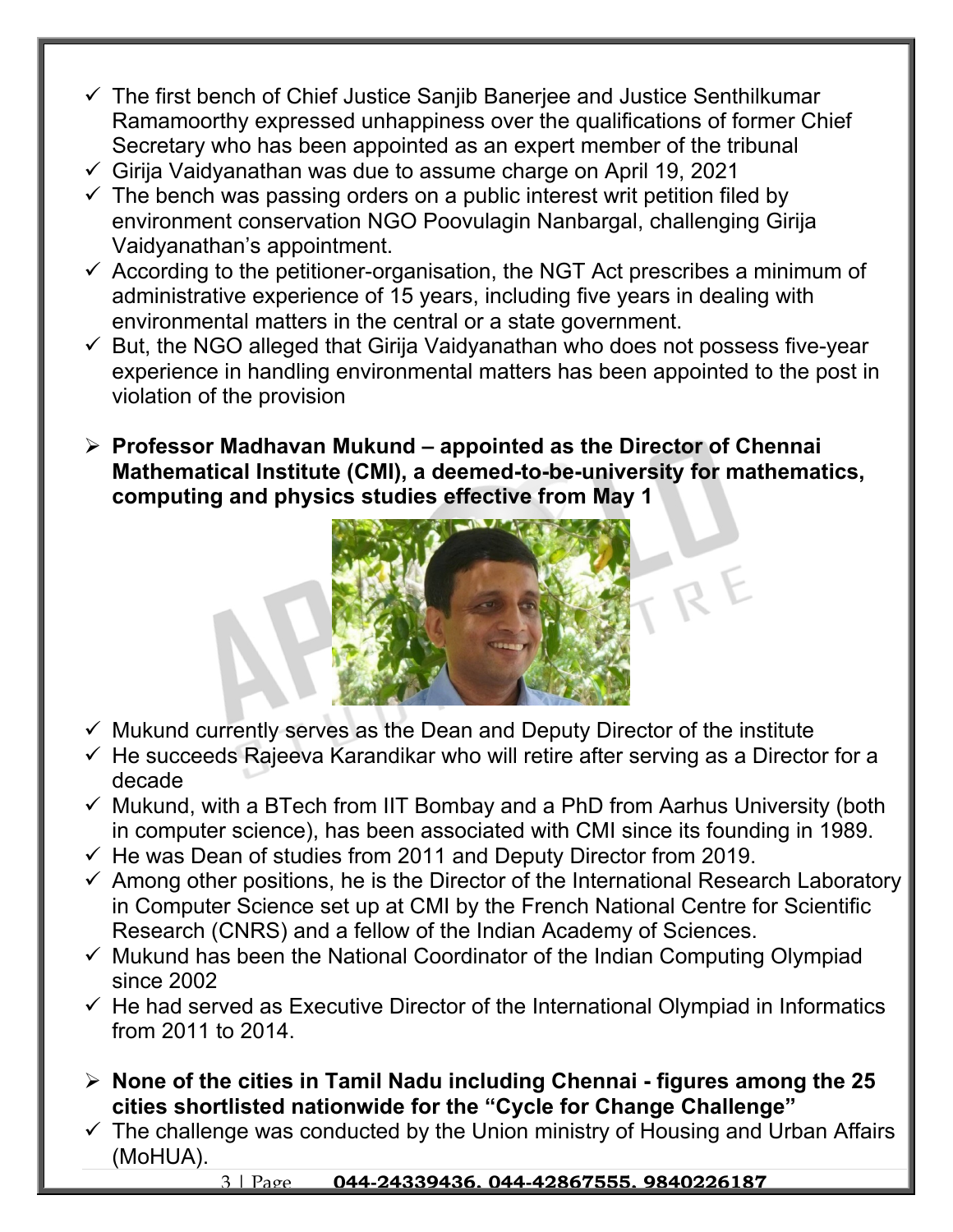- $\checkmark$  As many as 107 cities, including 11 from Tamil Nadu, had registered for the contest
- $\checkmark$  Bengaluru, Indore, New Delhi, Hyderabad and Kochi figure among the 25 cities chosen for the next level, under the challenge.
- $\checkmark$  They were selected based on their pilot proposals, existing infrastructure and proactive measures taken up during the lockdowns.
- $\checkmark$  In stage II, some of these cities will get funding to develop their proposals.

| Total cities 107 Total cities 25                                                                |                                                                   |                                                                          |
|-------------------------------------------------------------------------------------------------|-------------------------------------------------------------------|--------------------------------------------------------------------------|
| <b>Number of Tamil Nadu cities</b>                                                              |                                                                   |                                                                          |
| Some of the shortlisted cities<br>Indore   Chandigarh   New Delhi<br><b>Surat   Bhubaneswar</b> |                                                                   |                                                                          |
| <b>Factors considered</b><br>in shortlisting a city<br>> Pilot cycling pro-                     | <b>Cycle users in Chennai</b><br>52,946<br>2017<br>2018<br>78,068 | <b>Cycle users in</b><br>Chennai during<br><b>March</b><br>2017<br>1,692 |
|                                                                                                 | 2019                                                              |                                                                          |
| ject implemented<br>Infrastructure for<br>cycling                                               | 85,477<br>2020<br>1,48,999<br>$2021*$<br>72,514                   | 2018<br>2,392<br>2019<br>2,574<br>2020<br>3,312                          |

- $\checkmark$  Incidentally, Chennai was the first corporation in India to adopt non-motorized transport policy in 2014.
- $\checkmark$  While Bengaluru, Ranchi, Kohima and Kolkata promoted bicycling during lockdown, such measures were missing in Chennai and other TN cities.
- $\checkmark$  MoHUA had proposed the challenge in July 2020 among smart cities across the country and cities with more than 5 lakh population
- $\checkmark$  The challenge was launched based on a survey conducted by Institute of Transportation and Development Policy (ITDP) which suggested increased usage of personalised transport.

# **NATIONAL**

- **In a highly unusual move, the US navy's Seventh Fleet declared that it had conducted "Freedom of Navigation Operations" (FONOPs) in India's exclusive economic zone (EEZ) near Lakshadweep earlier this week**
- $\checkmark$  On 7 April, USS John Paul Jones, an Arleigh Burke-class guided missile destroyer of the US Navy passed through India's exclusive economic zone, 130 nautical miles west of the Lakshadweep Islands, located in the Arabian Sea.
- $\checkmark$  This Freedom of Navigation (FoN) patrol was carried out without requesting India's prior consent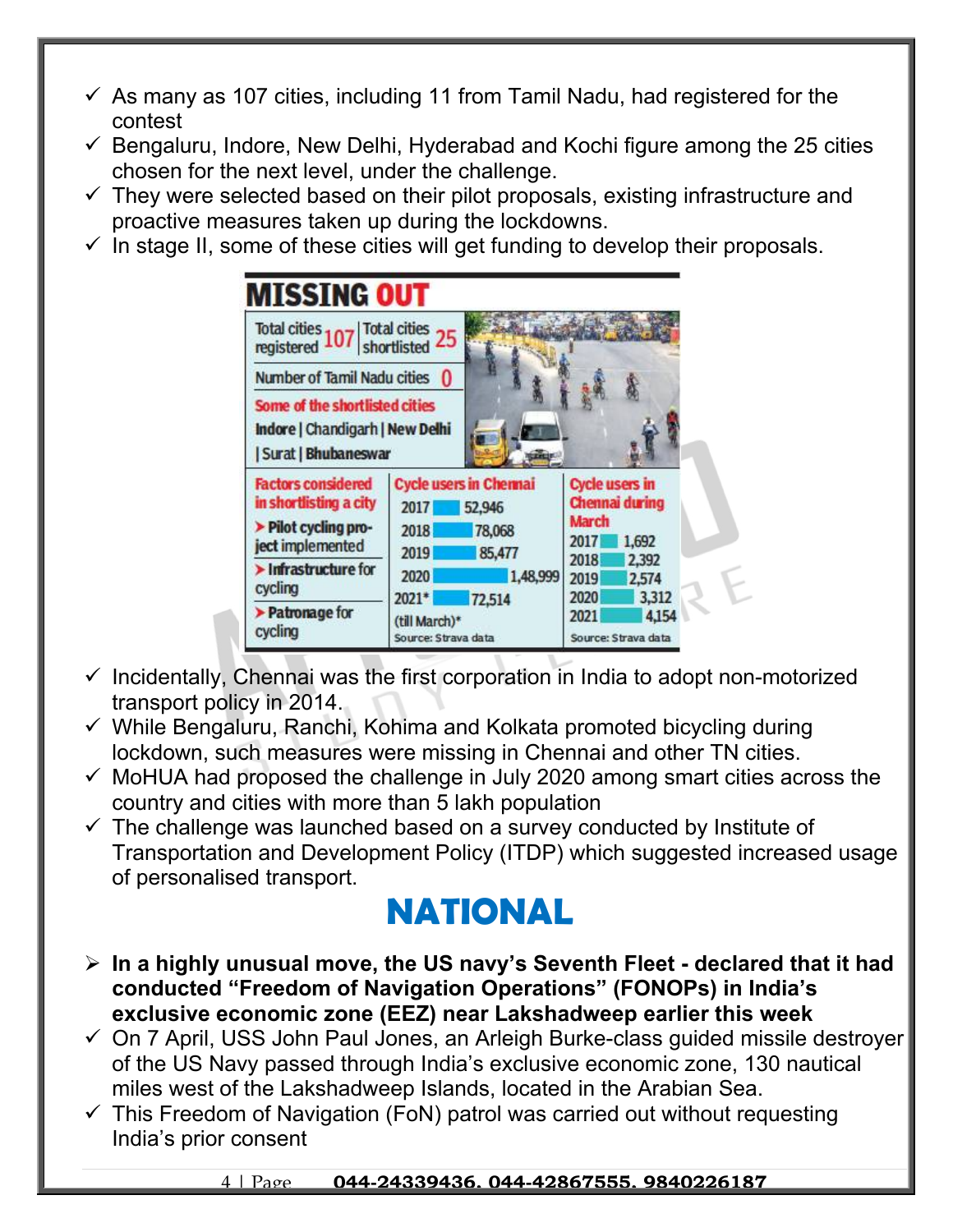- $\checkmark$  According to US Navy, the exercise was aimed at asserting navigational rights and freedoms as per international laws
- $\checkmark$  The statement challenges India's domestic maritime laws, as India requires prior consent from any country for conducting military exercises or manoeuvres in its EEZ or continental shelf
- $\checkmark$  The USS John Paul Jones (US guided missile destroyer) was continuously monitored transiting from the Persian Gulf towards the Malacca Straits.
- $\checkmark$  This is the first time that such an operation has been conducted near the Lakshadweep Islands.
- $\checkmark$  Earlier, the US Navy carried out similar freedom of navigation patrols close to the Andaman and Nicobar islands in 2015



- $\checkmark$  India is a signatory to the United Nations Convention on the Law of the Sea (UNCLOS)
- $\checkmark$  The convention does not authorise other states to carry out in the EEZ and on the continental shelf, military exercises or manoeuvres, in particular those involving the use of weapons or explosives, without the consent of the coastal state.
- $\checkmark$  The US regularly conducts FONOPs in the contentious South China Sea to challenge China's aggressive territorial claims as well as in other areas including the Indian Ocean Region.
- $\checkmark$  India ratified the UNCLOS in 1995 but the US has not done it till now.
- $\checkmark$  The Freedom of Navigation is an international law according to which ships flying with the flag of a sovereign state shall not be intercepted by other states, unless otherwise provided in the international laws
- **Italy to pay compensation of Rs. 10 crore to kin of fishermen shot dead by its marines aboard the ship 'Enrica Lexie' in February 2012 off the coast of Kerala**
- $\checkmark$  This was informed by the Centre to the Supreme Court bench of Chief Justice S A Bobde and Justices A S Bopanna and V Ramasubramanian on April 9

### 5 | Page **044-24339436, 044-42867555, 9840226187**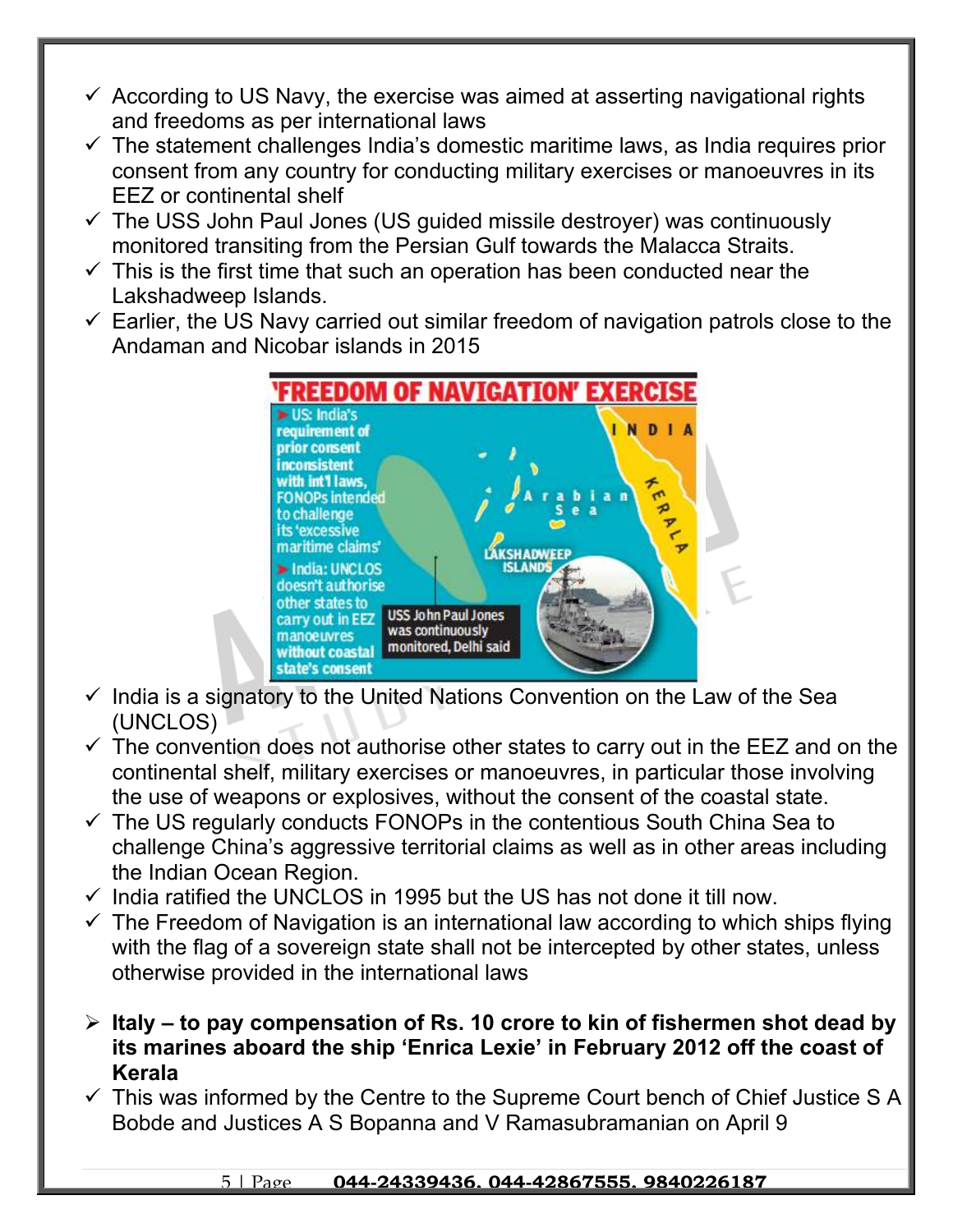- $\checkmark$  The apex Court asked the Centre to deposit in its account the compensation amount given by the Italian government to decide on closing the criminal cases against two Italian marines Massimiliano Latorre and Salvatore Girone
- $\checkmark$  While the family members of the two killed fishermen will be given Rs 4 crore each, the injured owner of the boat will be paid Rs 2 crore in damages
- $\checkmark$  In July 2020, the government had told the SC that it had decided to accept the compensation award of the International Arbitral Tribunal under the UN Convention on the Law of the Sea (UNCLOS) on May 21, 2020 in the marines case
- $\checkmark$  The tribunal also ruled that the Italian marines could not be tried in India in view of the immunity enjoyed by them
- $\checkmark$  Earlier, Kerala Police had instituted a case against the marines charging them with shooting and killing two Indian fishermen on board their fishing vessel St Antony
- $\checkmark$  The marines had apparently mistaken the fishermen for pirates.
- **Johnson & Johnson is in talks with the Centre to start a bridging clinical study of Janssen Covid-19 vaccine candidate in India soon.**
- $\checkmark$  The drug major had announced a tie-up with Hyderabad-based Biological E in August last year.
- $\checkmark$  In this regard, the company is yet to submit a formal application to the government.
- $\checkmark$  According to US-based Centers for Disease Control and Prevention, the J&J vaccine was 66.3% effective in clinical trials (efficacy) at preventing Covid-19 in people who had no evidence of prior infection two weeks after receiving the vaccine.
- $\checkmark$  People had the most protection two weeks after getting vaccinated.
- $\checkmark$  J&J's SARSCoV-2 vaccine program leverages AdVac technology, the platform used for the Ebola vaccine, and to construct its HIV and Zika vaccine candidates.

# **CONFERENCES & SUMMITS**

 **India – hosted the 30th BASIC ministerial meeting, chaired by Environment Minister Prakash Javadekar, on April 8-9, 2021**

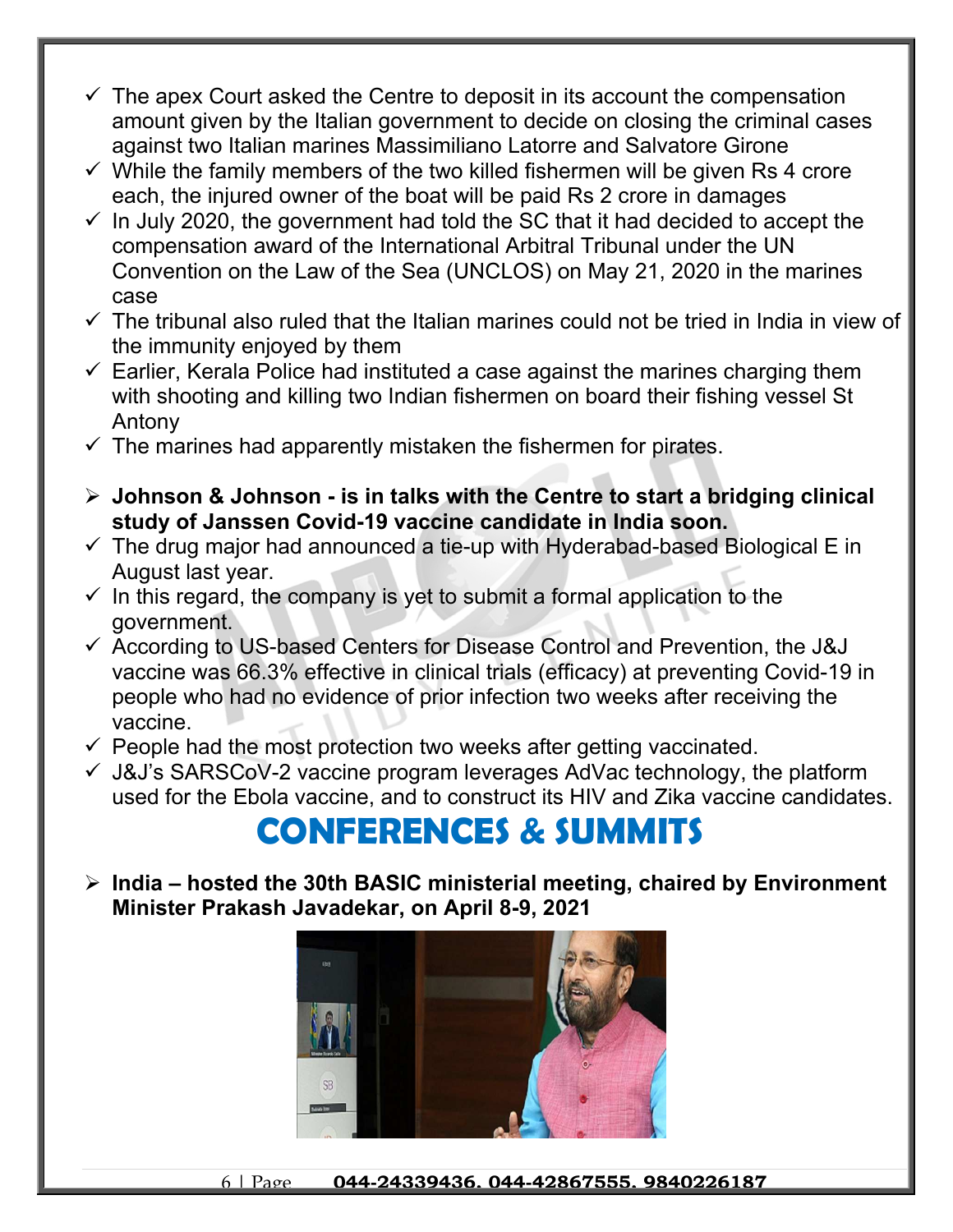- $\checkmark$  During the meeting, the BASIC nations Brazil, South Africa, India and China have jointly opposed the European Union's move to introduce 'carbon border tax' as part of its green push
- $\checkmark$  The four nation bloc held that such trade barrier would be discriminatory and against the principles of equity under the Paris Agreement on climate change, adopted in 2015.
- $\checkmark$  The BASIC nations expressed concerns over the issue while discussing climate actions during the two-day ministerial meeting
- $\checkmark$  The European Union is planning to impose a carbon border tax' (carbon border adjustment) on imports in order to force emerging economies to adopt cleaner (non-fossil fuel-based) practices to manufacture goods.
- $\checkmark$  The Union, representing 27 nations, would come out with its formal proposal in June with a clear roadmap to discuss the issue ahead of the 26th session of the UN climate conference (COP26) to be held in Glasgow (UK) in November.
- $\checkmark$  The Group's clear joint stand against the proposed carbon trade tax assumes significance ahead of the upcoming leaders' summit on climate on April 22-23 where 40 world leaders may express their views on such trade barriers.

### **OBITUARY**

 **On April 9, Queen Elizabeth's husband, Prince Philip – has died aged 99, as announced by the Buckingham Palace**



- $\checkmark$  The Duke of Edinburgh had been by his wife's side throughout her 69-year reign, the longest in British history.
- $\checkmark$  Prince Philip helped modernise the monarchy and steered the British royal family through repeated crises during seven decades of service
- World leaders, including India's Narendra Modi, US' Joe Biden, Australia's Scott Morrison, and Canada's Justin Trudeau also expressed their condolence.
- $\checkmark$  A Greek prince, Philip lived in the shadow of Queen Elizabeth II, whom he married at Westminster Abbey in 1947, five years before she became Queen.
- $\checkmark$  He always walked a step behind the queen at the thousands of ceremonial events they attended.

### 7 | Page **044-24339436, 044-42867555, 9840226187**